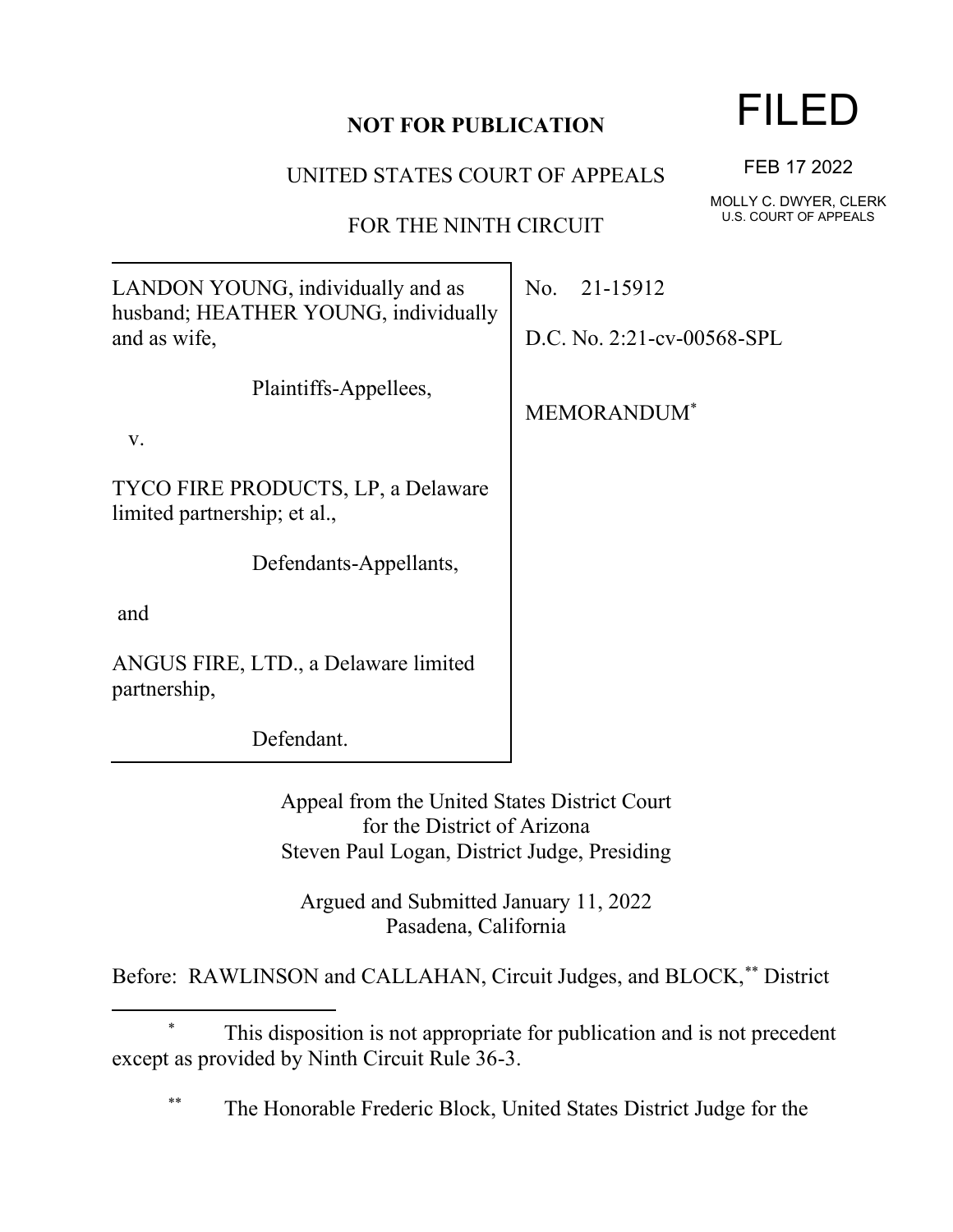Judge.

In this appeal, we determine whether the district court erred by remanding this case after it was removed to federal court under the federal officer removal statute, 28 U.S.C. § 1442. Applying the framework we previously set forth in *Leite v. Crane Co.*, 749 F.3d 1117 (9th Cir. 2014), we affirm.

Plaintiff-Appellee Landon Young is a firefighter with the Goodyear Fire Department in Goodyear, Arizona. For over a decade, he worked with aqueous film-forming foams (AFFFs), a class of allegedly carcinogenic fire-fighting agents. After Mr. Young developed testicular cancer, he and his wife sued several AFFF manufacturers and distributors—Defendants-Appellants Chemguard, Inc.; Tyco Fire Products, LP; Perimeter Solutions, LP; L.N. Curtis and Sons, Inc.; and Matlick Enterprises, Inc. (collectively, "Chemguard")—in Arizona state court, asserting product liability claims under Arizona state law.<sup>1</sup>

Chemguard removed the case to federal court under the federal officer removal statute. This statute allows cases to be heard in federal court if they're "against or directed to . . . any officer (or any person acting under that officer) of the United States or of any agency thereof, in an official or individual capacity, for

Eastern District of New York, sitting by designation.

<sup>&</sup>lt;sup>1</sup> The Youngs also sued Angus Fire Ltd., but it hasn't appeared in this case either before the district court or on appeal.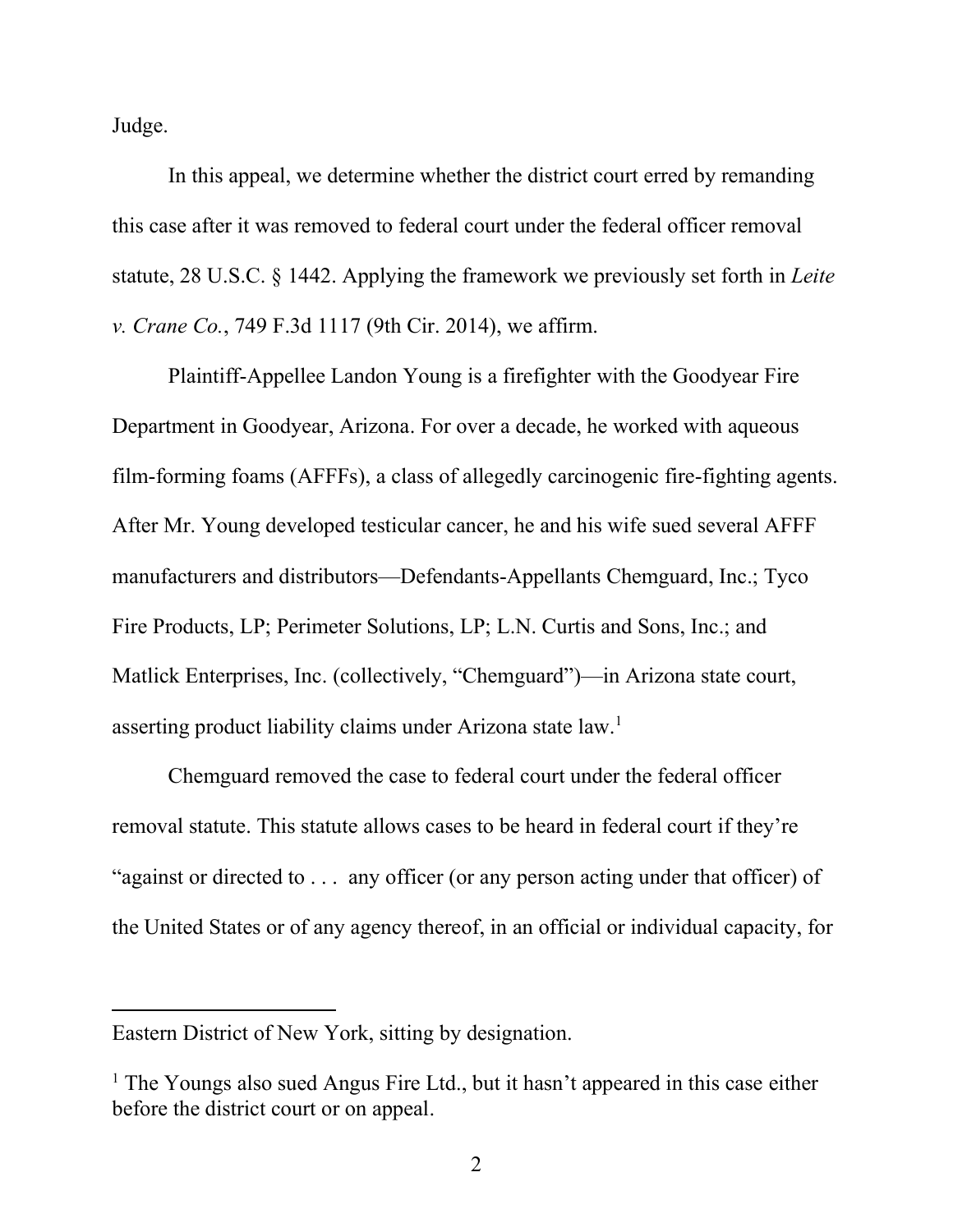or relating to any act under color of such office." 28 U.S.C. § 1442(a)(1).

Chemguard argues that this case can be heard in federal court under this statute based on the use of military-grade AFFFs at Luke Air Force Base, a military base a few miles north of Goodyear. According to Chemguard, chemical components of these so-called "MilSpec" AFFFs seeped into the groundwater at Luke, migrated south to Goodyear, and got into the town's water supply. There, Chemguard alleges, Mr. Young drank the contaminated water and used it in his firefighting duties. While Chemguard denies that AFFFs caused Mr. Young's cancer, it argues that to the extent AFFFs did contribute to his cancer, at least some of those AFFFs were likely MilSpec AFFFs that originated at Luke. And because Chemguard made these MilSpec AFFFs to meet Department of Defense requirements, Chemguard says that the federal officer removal statute applies here.

The Youngs filed a motion to remand the case. They say that Chemguard's removal was improper because the Youngs have not asserted any MilSpec- or groundwater-related claims. The district court agreed and remanded the case based on the allegations in the complaint. Chemguard appealed.

We have jurisdiction to review the district court's grant of a motion to remand under 28 U.S.C. § 1447(d) and review the district court's grant of the motion to remand de novo. *Aguon-Schulte v. Guam Election Comm'n*, 469 F.3d 1236, 1240 (9th Cir. 2006); *Riggs v. Airbus Helicopters, Inc.*, 939 F.3d 981, 984

3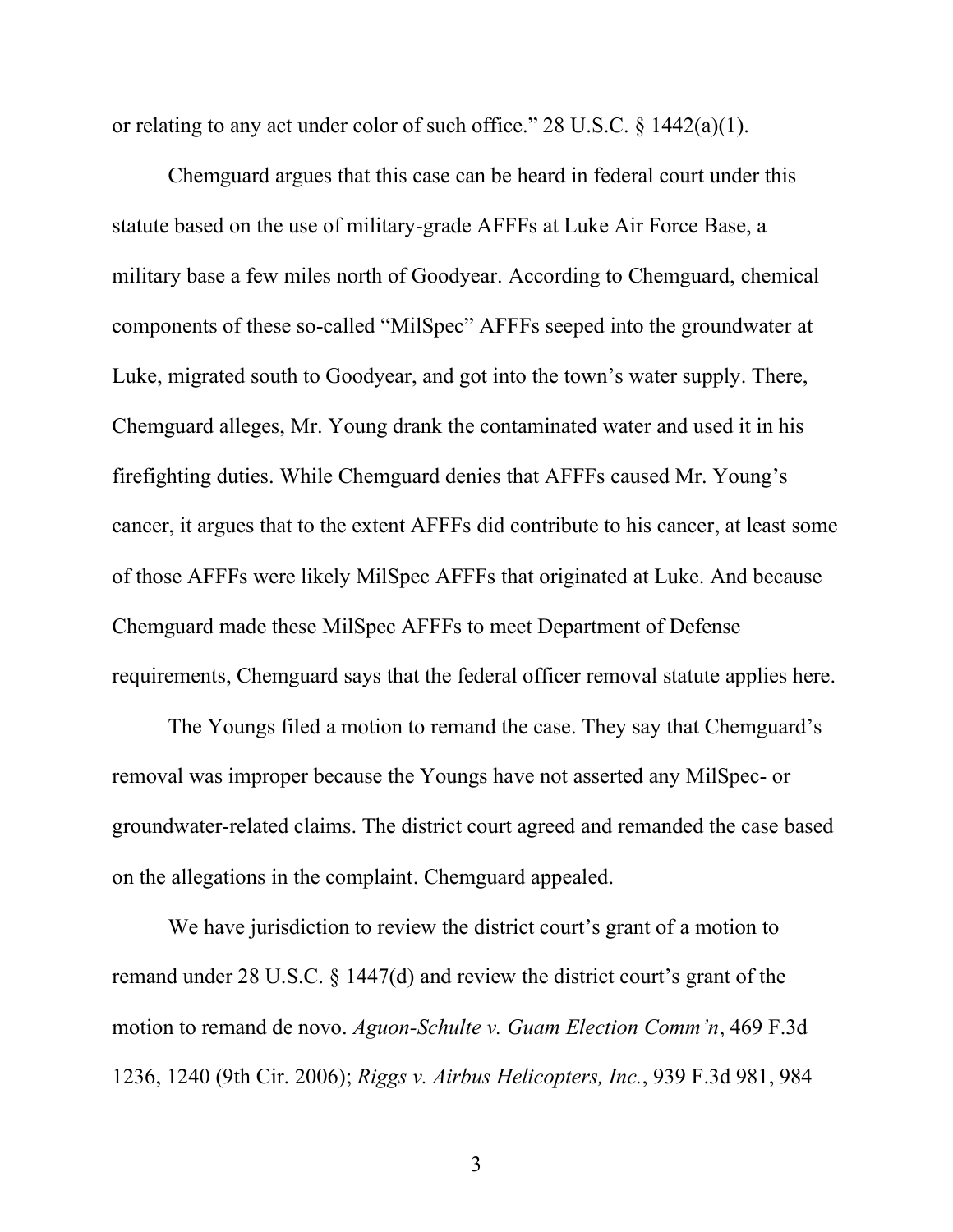(9th Cir. 2019), *cert. den.*, 141 S. Ct. 161 (2020). We accept as true all facts alleged in the notice of removal and draw all reasonable inferences in favor of the party seeking removal. *Fidelitad v. Insitu, Inc.*, 904 F.3d 1095, 1098 (9th Cir. 2018).

We affirm the district court's decision to remand. *See Zixiang Li v. Kerry*, 710 F.3d 995, 999 (9th Cir. 2013) (noting that the Ninth Circuit can affirm on any basis supported by the record, whether or not it was relied on by the district court). A defendant removing a case to federal court under the federal officer removal statute must show, among other things, that "a causal nexus exists between [the plaintiff's] claims and the actions [the defendant] took pursuant to a federal officer's direction." *Leite*, 749 F.3d at 1120.

Here, Chemguard has failed to plausibly allege such a nexus in its notice of removal. Some of the notice's allegations on this issue are impermissibly conclusory—for example, "[t]he causal connection between Plaintiffs' alleged injuries and Chemguard's actions under color of federal office is clear." The nonconclusory allegations— for example, "[t]he public water supply in the City of Goodyear contains or contained [carcinogens] that likely originated in part from AFFF used at Luke Air Force Base"—propose an alternative theory of causation that the Youngs have expressly disavowed. Thus, the Youngs will have to prove that Mr. Young's direct exposure to commercial AFFFs as a firefighter caused his